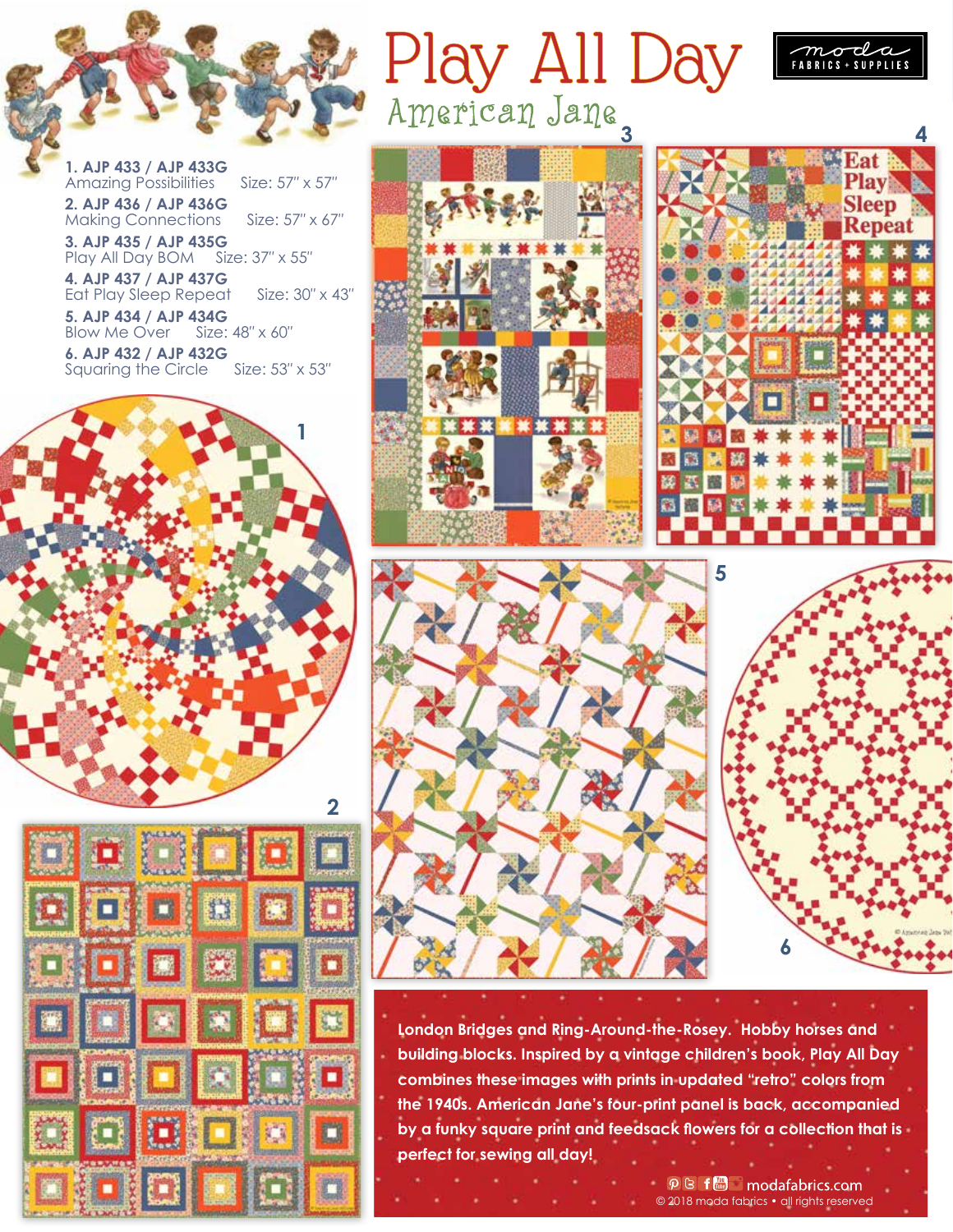

**Play All Day** *American Jane* August Delivery



modafabrics.com **2018 MARCH COLLECTION**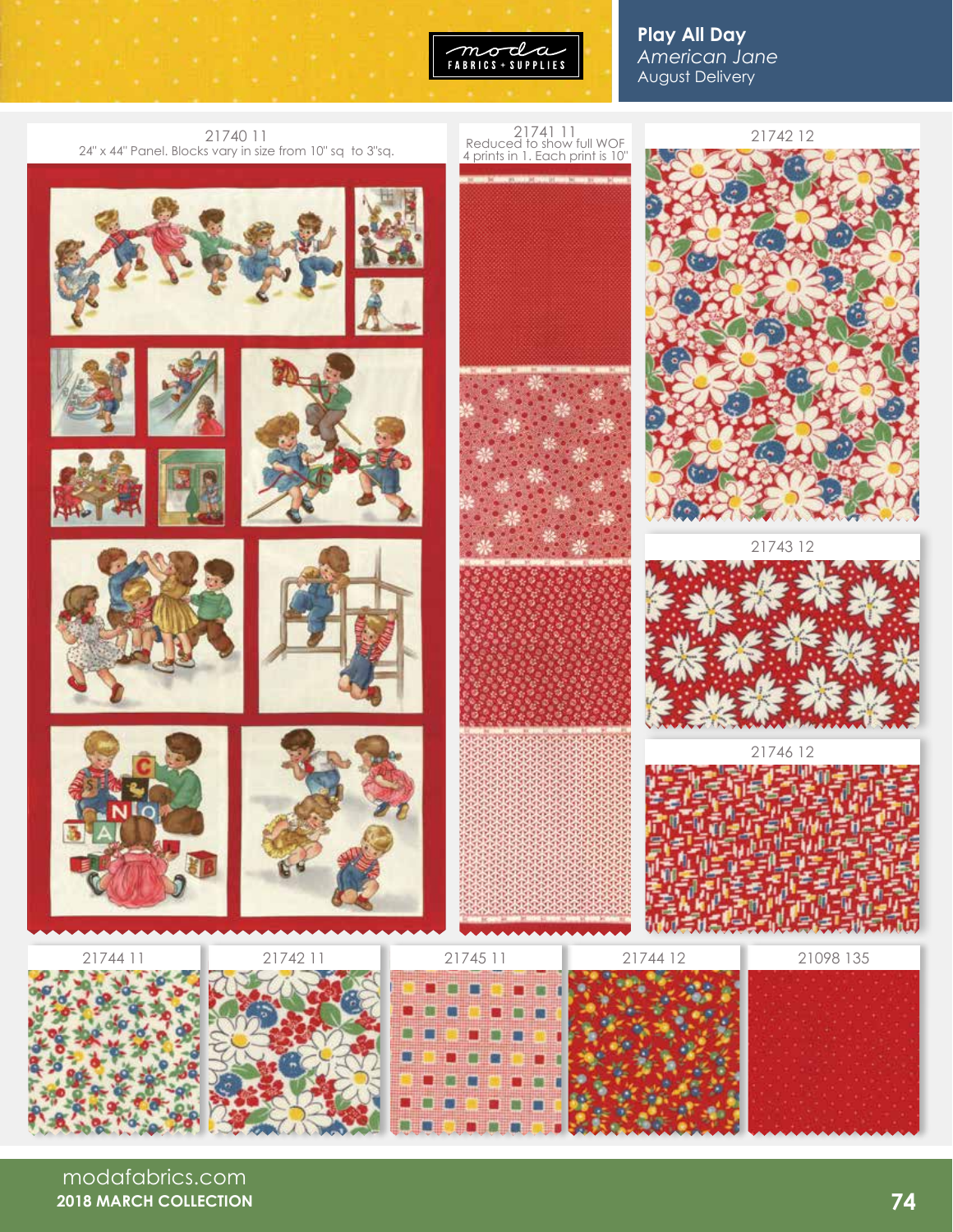## Play All DayAmerican Jane



modafabrics.com **2018 MARCH COLLECTION**



**Asst. 8**